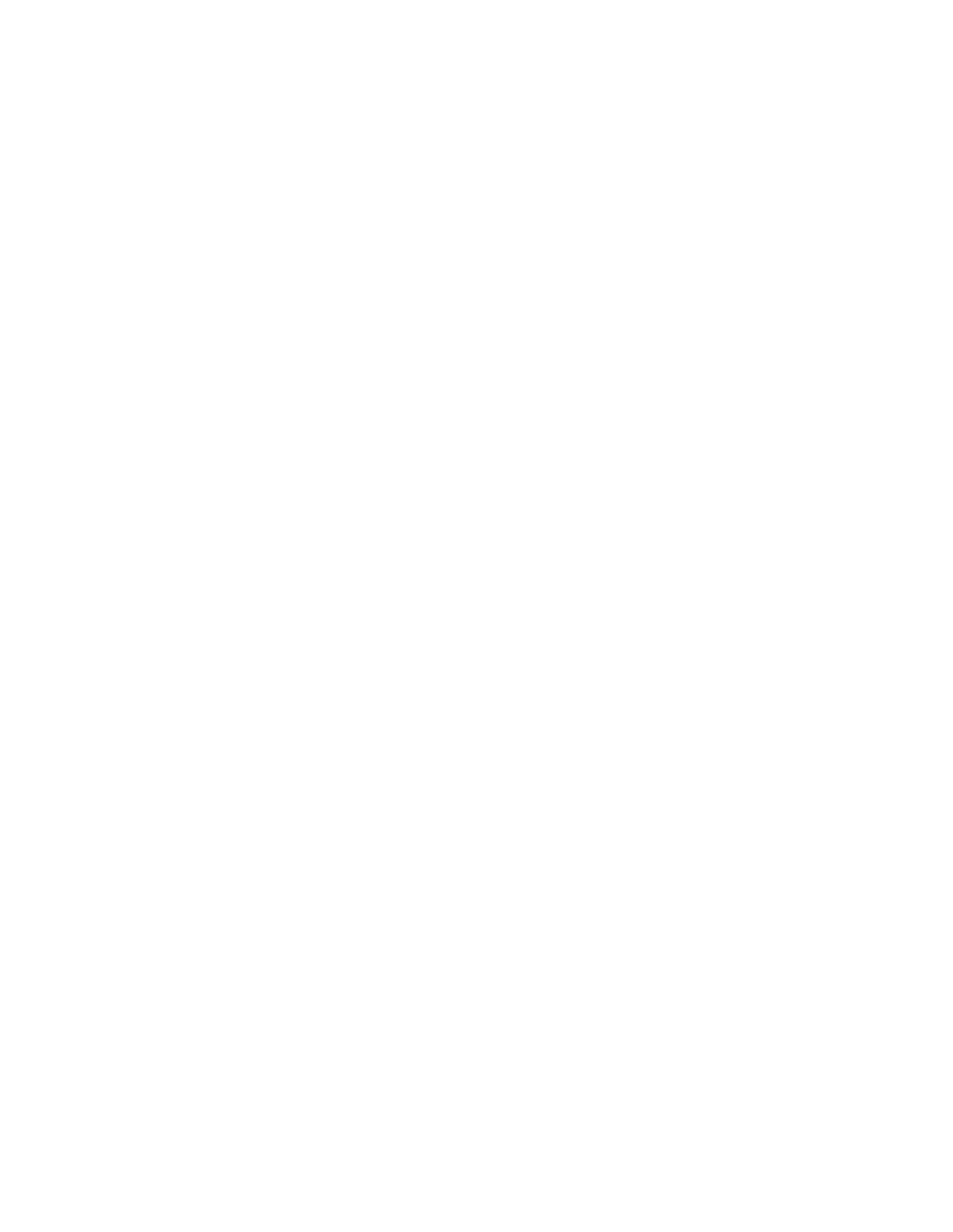## **IMF Working Paper**

Strategy, Policy and Review Department

# **Access to Market Financing for IDA-eligible Countries—the Role of External Debt and IMF-Supported Programs**

## **Prepared by Alun Thomas**

Authorized for distribution by Martin Mühleisen

Oevqdgt 2009

#### **Abstract**

Exclusion restrictions used to identify demand and supply relationships for market financing among IDA recipients (past and present) show that poor credit ratings and high political instability adversely impact the supply of market finance. While the adverse effects of external debt on market access occur at very high levels for IDA-eligible countries, the sizeable debt relief provided in the context of the enhanced HIPC Initiative has significantly raised the likelihood of market access for these countries. For countries that have graduated from IDA financing, the length of country spells in IMF-supported programs raises the likelihood of market access, although this effect is absent for IDA-eligible countries.

**This Working Paper should not be reported as representing the views of the IMF.** The views expressed in this Working Paper are those of the author(s) and do not necessarily represent those of the IMF or IMF policy. Working Papers describe research in progress by the author(s) and are published to elicit comments and to further debate.

JEL Classification Numbers:

Keywords: market access, external debt, decision point, enhanced HIPC Initiative, IMFsupported program

Author's E-Mail Address:  $athomas@imf.org$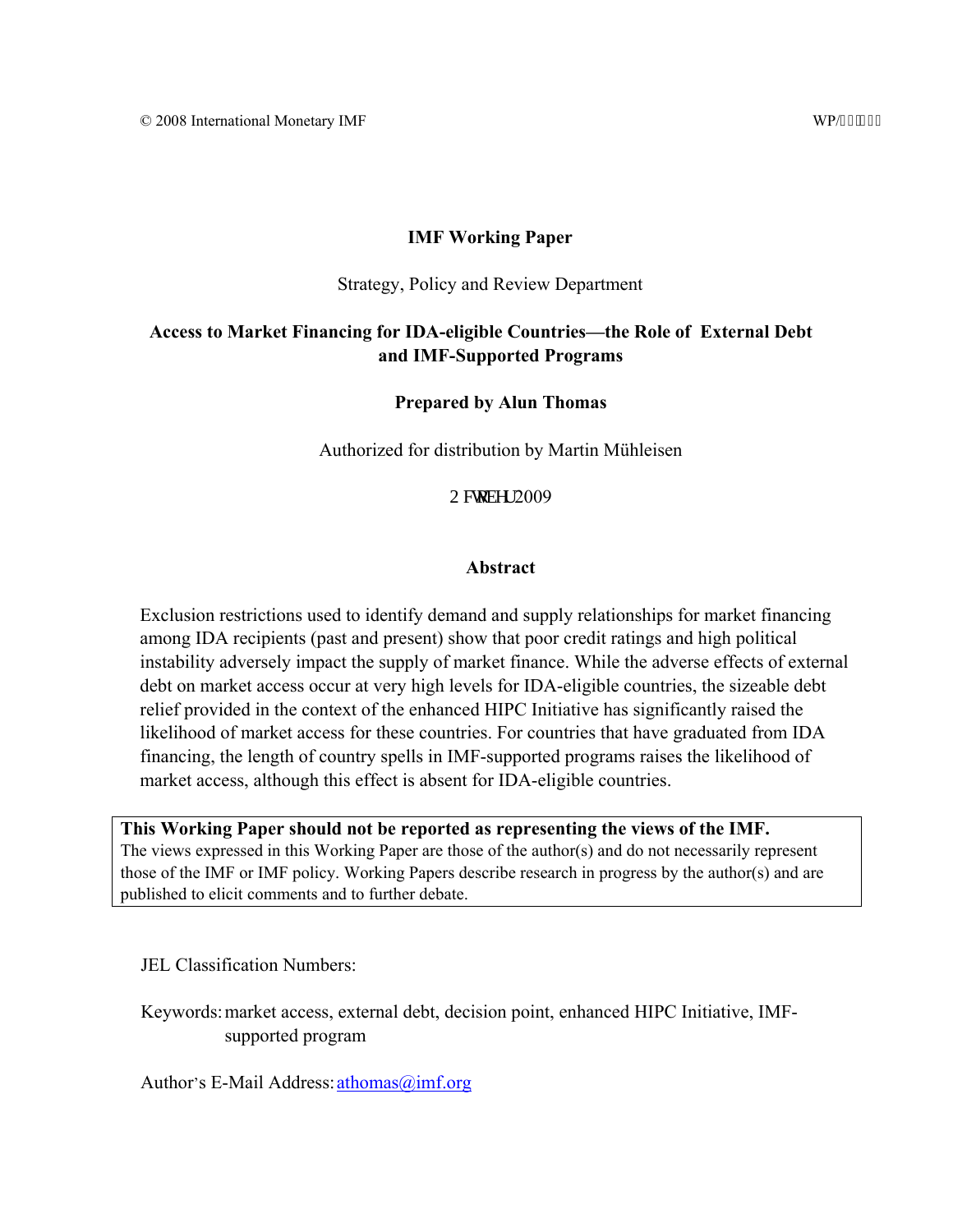| Contents | Page |
|----------|------|
|          |      |
|          |      |
|          |      |
|          |      |
|          |      |
| Tables   |      |
|          |      |
|          |      |
|          |      |
|          |      |
| Appendix |      |
|          |      |
|          |      |
|          | .20  |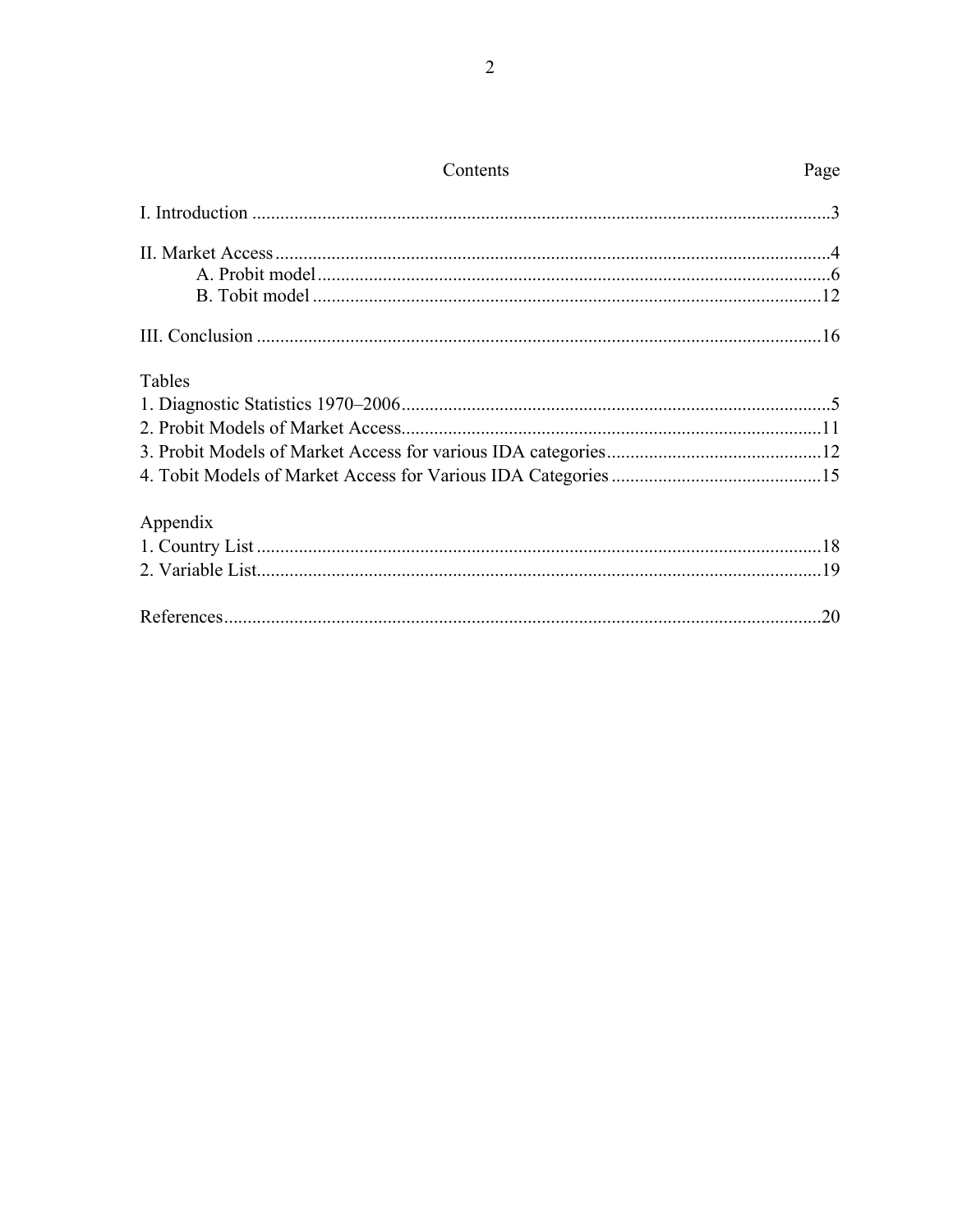## **I. INTRODUCTION**

<span id="page-4-0"></span>Prior to the current global financial crisis, many low income countries had just begun tapping into the global market for bond and loan financing after decades of no access. One of the explanations often cited for the inability of countries to obtain market access and for the volatility in access once it has been initiated is sharp fluctuations in country risk associated with high levels of external debt.

According to Reinhart, Rogoff and Savastano (2003), the peak frequency of the number of defaults among emerging markets occurs at an external debt to GDP ratio of only 35 percent. Moreover, more than half of the economies without a history of external default had external debt ratios below this threshold. Similarly, the IMF (2003) has shown that in cases where the real interest rate on debt is 10 percentage points higher than the growth rate, emerging markets can only avoid defaulting on public debt if it is below 30 percent of GDP.

While previous work on the determinants of market access and spreads among emerging markets is quite extensive, few papers have considered market access for low income countries. For emerging markets, Eichengreen, Kletzer, and Mody (2005) have found that weaker credit ratings and higher external debt ratios lower the probability of a bond issuance while higher reserve ratios raise the probability of bond issuance (Eichengreen and Mody, 1998). Moreover, IMF-supported programs raise the likelihood of bond issuance but have no effect on the supply/demand for international loans. They also find that higher external debt ratios raise spreads on the associated bond issues. Arora and Cerisola (2003) find that the ratio of net foreign assets to GDP lowers spreads and Ferrucci (2005) finds that the external debt ratio raises spreads, both measured in the secondary market. Kamin and von Kleist (1999) argue that credit ratings encompass all useful macroeconomic indicators and therefore they exclude fundamentals from their model. They find that a higher credit rating lowers spreads on new bond issues and on bank loans.

One of the few papers to analyze market access for low income countries is Gelos and others (2004.) They find that country size, quality of policies, political risk, and market perceptions significantly affect the frequency with which sovereign countries issue bonds and/or obtain international syndicated loans. A significant omission from their variable list is the ratio of total external debt to output since some of the studies highlighted above have shown that higher external debts lower the likelihood of bond issuance.<sup>[1](#page-4-1)</sup>

In common with the work of Gelos and others. this paper focuses on the determinants of market access for all IDA eligible countries. It differs in that it focuses on whether external

 $\overline{a}$ 

<span id="page-4-1"></span><sup>&</sup>lt;sup>1</sup>Some of their analysis uses private sector debt.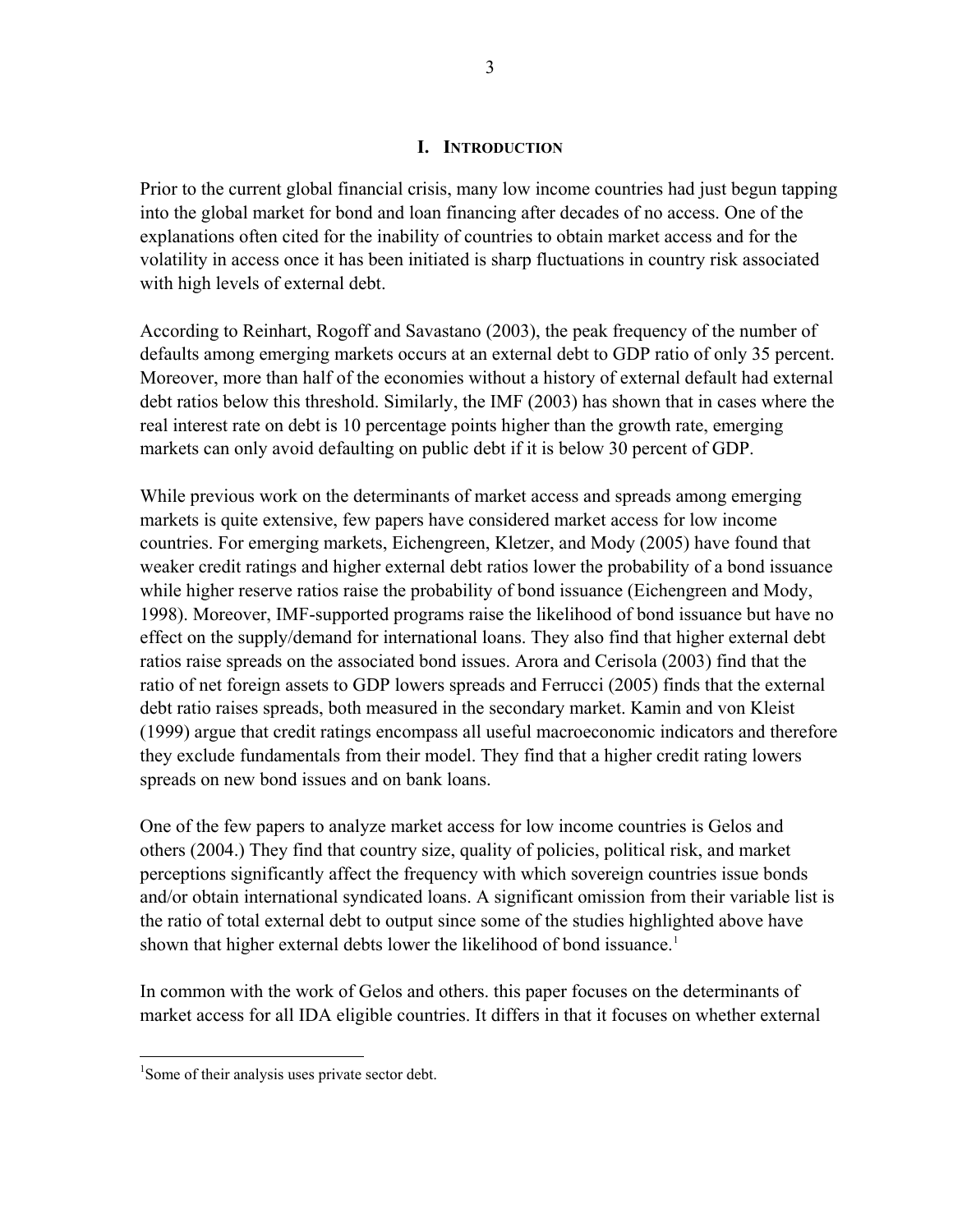debt is a determinant of market access by distinguishing between the demand and supply of financing. This is important since one of the motivations of the HIPC and MDRI relief efforts was to enable countries to initiate market access once previous debts had been cleared and countries were in a better position to service new debt.

The paper also tests the effects of IMF-supported programs on market financing. Many programs with low income countries impose limits on non-concessional financing, and therefore the presence of a Fund-supported program should lower the probability of market access because of this constraint. Countries are limited in being able to access market financing because additional market financing would breach the financing limits set in the program. For those countries with IMF-supported programs that are not subject to this nonconcessional debt ceiling, access to market financing should be boosted by the presence of an IMF-supported program because of reputational effects and/or improved macroeconomic policies. On this latter point, there is some debate because many authors have argued that time spent in IMF-supported programs is associated with lower per capita income, lower investment rates and weaker governance (Bird, Hussain, and Joyce, 2000).

In short, the paper finds that the adverse effects of high external debt occur at levels that are far above historical levels of external debt. For IDA-graduates (i.e., countries that are no longer IDA eligible), higher external debt only starts lowering the likelihood of market access at levels approaching 70 percent of GDP. For IDA-eligible countries, the point at which external debt ratios reduce the likelihood of market access are much higher. Finally, IMF-supported programs have no adverse effect on countries' ability to obtain market financing in a particular year. Indeed, the length of time that countries have spent in IMFsupported programs raises the likelihood of market access for countries that have graduated from IDA concessional financing, although the effect on IDA-eligible countries is not significant.

# **II. MARKET ACCESS**

<span id="page-5-0"></span>As in the work of Gelos and others (2004), access to financial markets is defined in terms of bond issuance and/or the contracting of an internationally syndicated loan, with data obtained from Bondware. A main drawback of this is that the terms of the loans are not available and therefore we can only focus on the probability of receiving a market-based loan and not its terms.

As an introduction, some broad statistics are presented on market access, external debt and IMF-supported programs. The period covers 1970–2006 and the country composition includes those that were IDA-eligible over all or part of this period, except for small islands with populations less than half a million.<sup>[2](#page-5-1)</sup> To assess these characteristics across country

<span id="page-5-1"></span><sup>&</sup>lt;u>.</u> 2 Dominica, Grenada, St. Lucia, St. Vincent, Maldives, Kiribati, Samoa, Solomon Islands, Tonga, Vanuatu.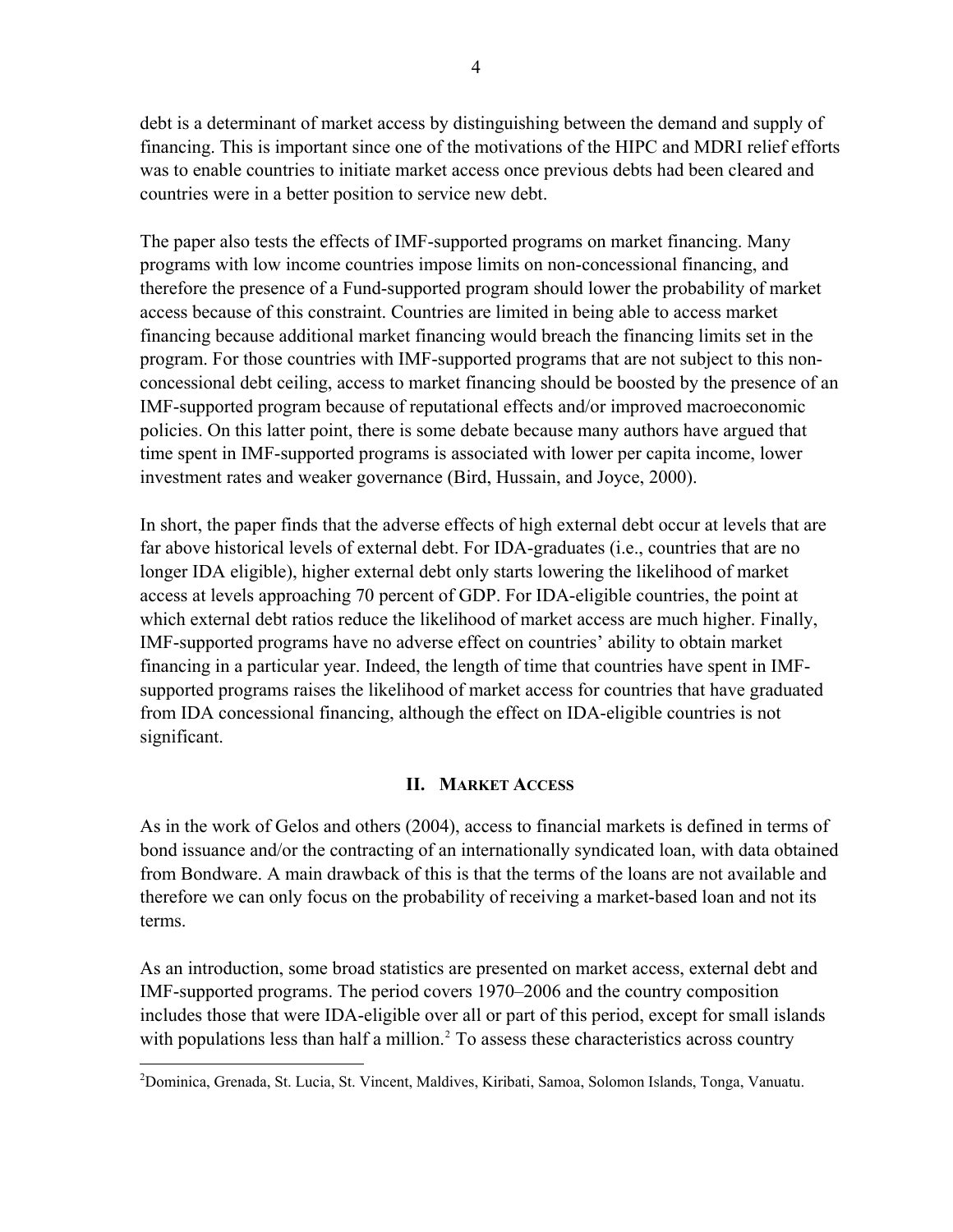groups, three groups are presented: countries that have graduated from IDA concessional financing, poor countries that are in the IDA blend category because of large country size and/or systemic importance, and other IDA-eligible (HIPC and non-HIPC) countries (Table 1). $3$ 

Countries that have graduated from IDA financing and those that have been able to access international financial markets for historical reasons (IDA blend countries) have on average, accessed these markets every other year over the 1970–2006 period. Countries that have graduated from IDA financing and blend countries also show similarities in the cumulative number of years that they have experienced IMF-supported programs and in their average ratio of external debt to output over the 1993–2006 period.<sup>4</sup> In contrast, countries that continue to receive IDA financing on the most concessional terms have only accessed financial markets for external financing for about 3 years per country over the 1970–2006 period. Moreover, the average external debt ratio for these countries over the 1993–2006 period is considerably higher than for the other two categories, with the external debt ratio of non-HIPCs averaging about 70 percent of GDP and the external debt of HIPCs averaging almost 113 percent of GDP. These differences suggest the need to differentiate between country categories.

Table 1. Diagnostic Statistics 1970–2006 (except where stated)

<span id="page-6-0"></span>

| Category                                  | Cumulative number of years<br>of market access | Cumulative number of years<br>of IMF-supported programs | External Debt 1993-2006<br>(in percent of GDP) |
|-------------------------------------------|------------------------------------------------|---------------------------------------------------------|------------------------------------------------|
| Countries graduated from IDA<br>financing | 14.8                                           | 11.5                                                    | 48.7                                           |
| <b>IDA blend LICs</b>                     | 14.4                                           | 10.6                                                    | 43.4                                           |
| Other countries (exc. HIPCs) 1/           | 2.8                                            |                                                         | 70                                             |
| <b>HIPCs</b>                              | 2.5                                            | 14.5                                                    | 112.8                                          |

1/ The low figure for the cumulative number of IMF-supported programs is a consequence of a number of countries without any IMF-supported program (Angola, Bhutan, Eritrea).

There are two possible ways of modeling market access. First, is the annual likelihood of obtaining market access based on analyzing a binomial distribution with one and zero as possible outcomes and modeled using the probit technique.<sup>5</sup> Second, in cases where a

 $\overline{a}$ 

<span id="page-6-1"></span><sup>&</sup>lt;sup>3</sup>IDA blend countries have shorter repayment periods and higher interest charges than IDA-only countries. Zimbabwe is not characterized as a IDA blend country because it is inactive.

<span id="page-6-2"></span><sup>&</sup>lt;sup>4</sup>The study is confined to this period because it allows a differentiation between IMF-supported programs that include debt limits and those that do not.

<span id="page-6-3"></span><sup>&</sup>lt;sup>5</sup>In this paper no distinction is made between receiving foreign loans and issuing bonds because the sample of bond issuers among the IDA-eligible countries is so small. According to Bondware data only two out of sixty IDA-eligible, non-blend countries (Niger and Vietnam) issued foreign bonds over the 2002–06 period.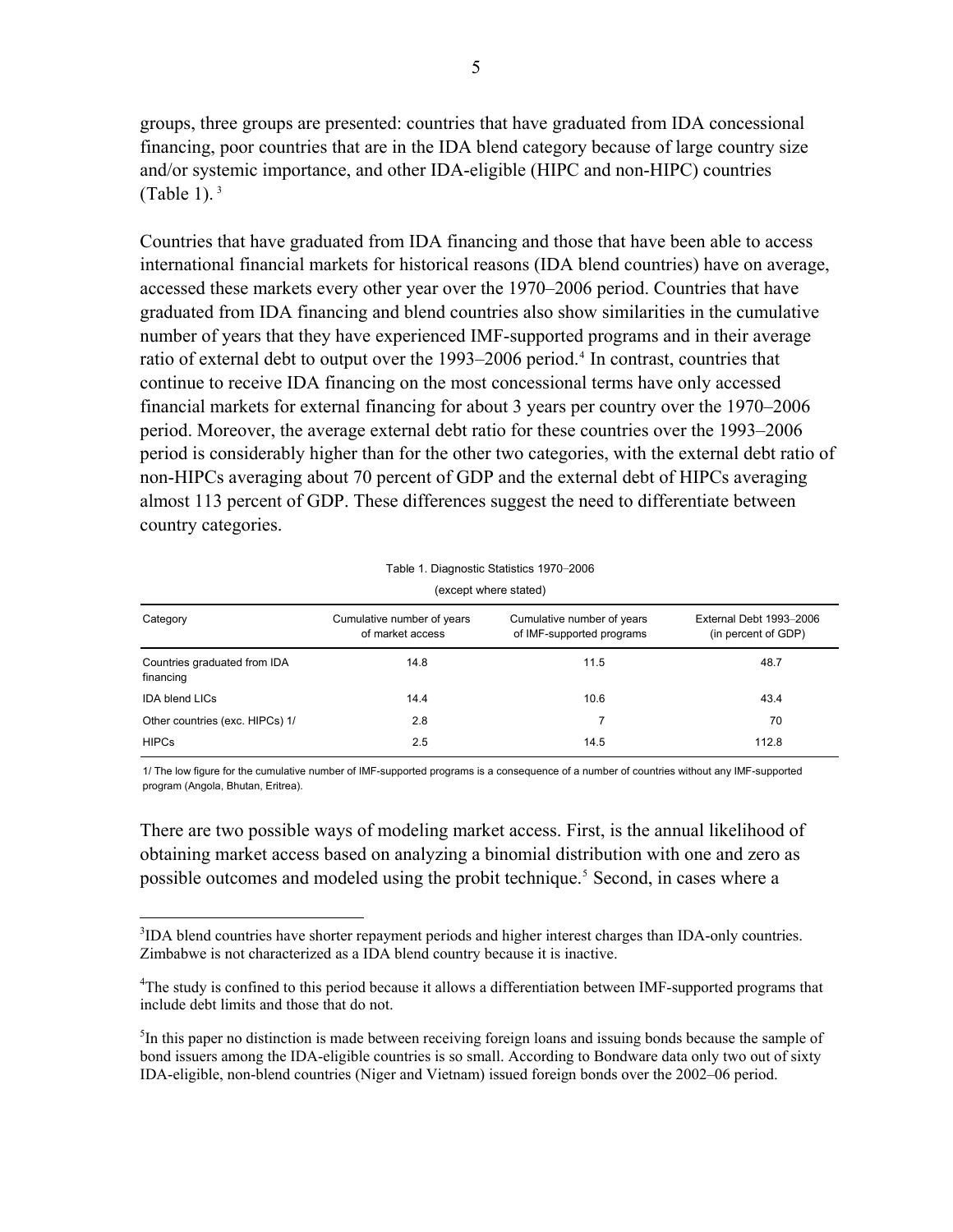number of countries have been unable to access the market at all over the historical perio d, and therefore, where the unavailability of market access is not temporary but systemic, defining the dependent variable as the cumulative number of years of market access may yield clearer results.<sup>6</sup>

#### **A. Probit model**

<span id="page-7-0"></span>Let us first consider the probit model defined as follows:

$$
y_{i^*} = X_i\beta + \varepsilon_1
$$

$$
y_i = 0, y_{i^*} \le 0
$$

$$
y_i = 1, y_{i^*} > 0
$$

To properly identify the effects of higher external debt on bond issuance, a distinction is made between the supply and demand for financing. This distinction has recently been made by Erce (2008) who argues that failure to control for both influences leads to biased results. The supply of financing is assumed to depend negatively on the external debt ratio, positively on the credit rating, negatively on political risk and on the presence of a IMF-supported program with debt limits. External debt, political risk and weak credit ratings are assumed to negatively impact the supply of market financing because of uncertainties about ability to repay and sequestration of assets. The credit rating variable combines the ratings from Standard and Poor's and Moody's with the former agency's ratings taken as the baseline and supplemented with those of Moody's when S&Ps ratings are not available (see Appendix II, variable list). The variable measuring political risk is obtained from the International Country Risk Guide and is based on perceptions of government stability, socioeconomic conditions, the investment profile, and internal and external conflict (with a higher number indicating less risk). IMF-supported programs with low income countries that impose limits on nonconcessional financing should lower the likelihood of market access while programs that do not include a non-concessional debt ceiling should raise the likelihood of market access.<sup>[7](#page-7-1)</sup>

The demand for foreign financing is assumed to depend positively on the external debt ratio, the presence of an IMF-supported program and debt service payments and negatively on the size of the stock of reserves. The first three variables capture the need for financing to make repayments, either immediately (debt service and the IMF-supported program) or over a longer-term horizon (external debt). Reserves in relation to output capture alternative sources of finance.

1

<sup>&</sup>lt;sup>6</sup>As shown below about 20 percent of the sample had not received foreign loans or issued foreign bonds over the 1970–2006 period.

<span id="page-7-1"></span> $7$ The correction for the presence of debt limits makes no distinction between debt limits that are zero or positive because of data limitations.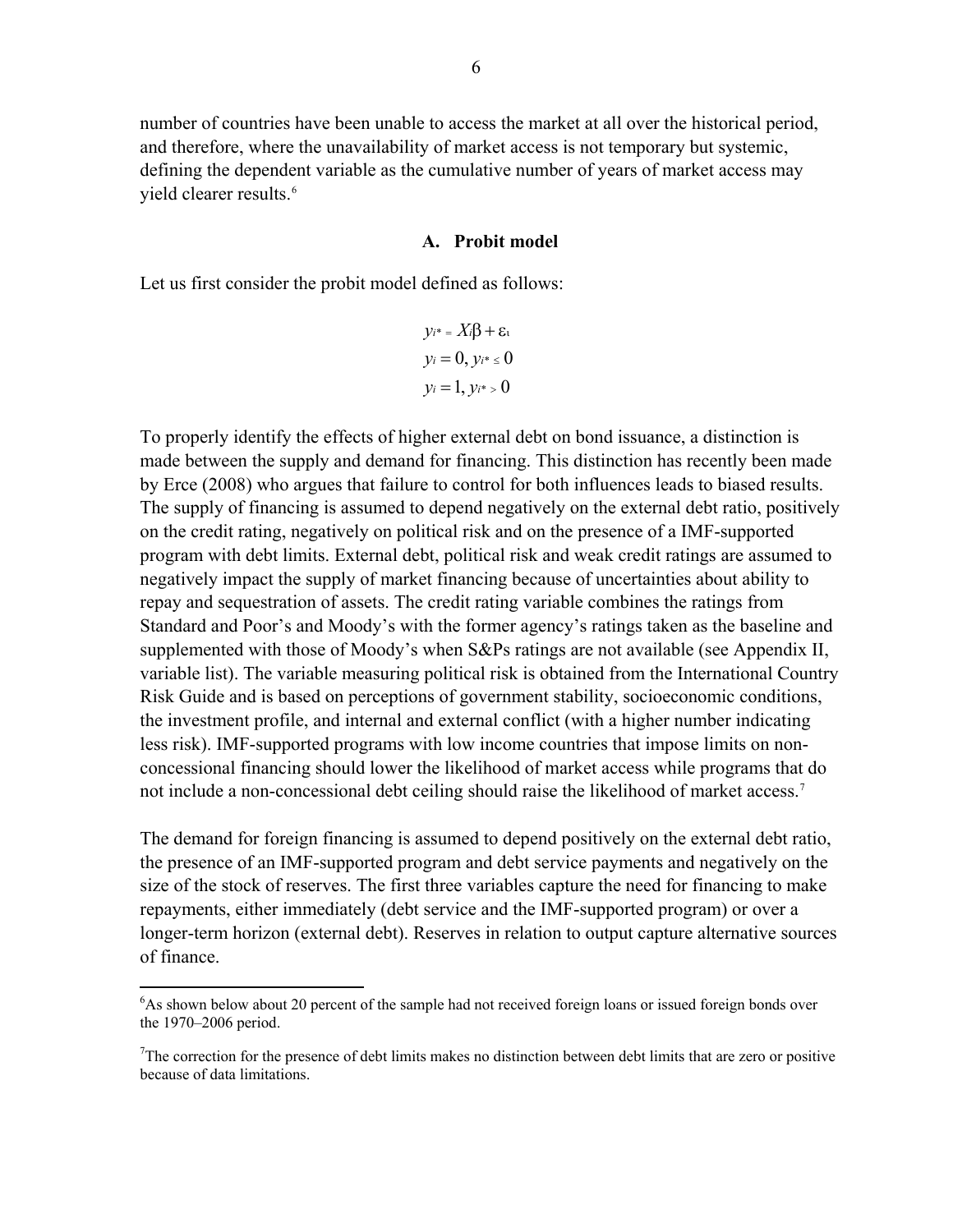Output per capita in relation to the United States and the size of the economy measured by output in U.S. dollars could be included in both demand and supply equations. On the supply side, higher productivity (output per capita) and economic size (output) could positively impact the ability to repay loans as suggested by Lane (2004). On the other hand, these two variables may also affect the demand for financing through greater investment opportunities.

The specification of demand and supply functions helps to separately identify the effects of changes in the ratio of external debt to output on these two relationships. Two variables excluded from the supply specification are used to identify it (debt service and reserves to output ratios) while one variable is excluded from the demand specification for identification purposes (credit rating/ political risk). All equations include time dummies to take account of trend and cyclical effects and to proxy variables that are the same across countries such as world stock market returns and volatility. They are estimated using the full sample, including countries that have graduated from IDA concessional financing as well as those that remain IDA-eligible.

## **Supply function**

<u>.</u>

The baseline supply function includes political risk, the external debt ratio, and three dummy variables for countries with IMF-supported programs, HIPCs, and countries that have experienced debt distress. The dummy variable for HIPCs proxies characteristics of the poorest countries that are not reflected in the other variables while controlling for debt distress allows inference to be made on the association between external debt and market access in calmer times.<sup>[8](#page-8-0)</sup> To control for the fact that most programs with low income countries limit all non-concessional financing, the sample is restricted to the period since 1993 when data on non-concessional financing limits were first made available. Since the structure of market financing has changed considerably over the past thirty years, this is not viewed as a major drawback.

The coefficient estimates indicate that countries with low political risk (higher value) are more likely to access the market, consistent with greater stability and better prospects for repayment in these countries. Countries with higher external debt ratios are less likely to access the market. The variable representing HIPCs is significantly negative, suggesting that the other included variables are not able to pick up all of the characteristics that limit access to financial markets for this sub-group. The coefficient on IMF-supported programs with or without debt limits is insignificant and the debt distress coefficient is also insignificant. consistent with the hypothesis that limits placed on non-concessional debt restrict market

<span id="page-8-0"></span><sup>&</sup>lt;sup>8</sup>Debt distress is defined as periods when a country received IMF stand-by and EFF financing or obtained a Paris Club debt rescheduling agreement (Kraay and Nehru, 2006)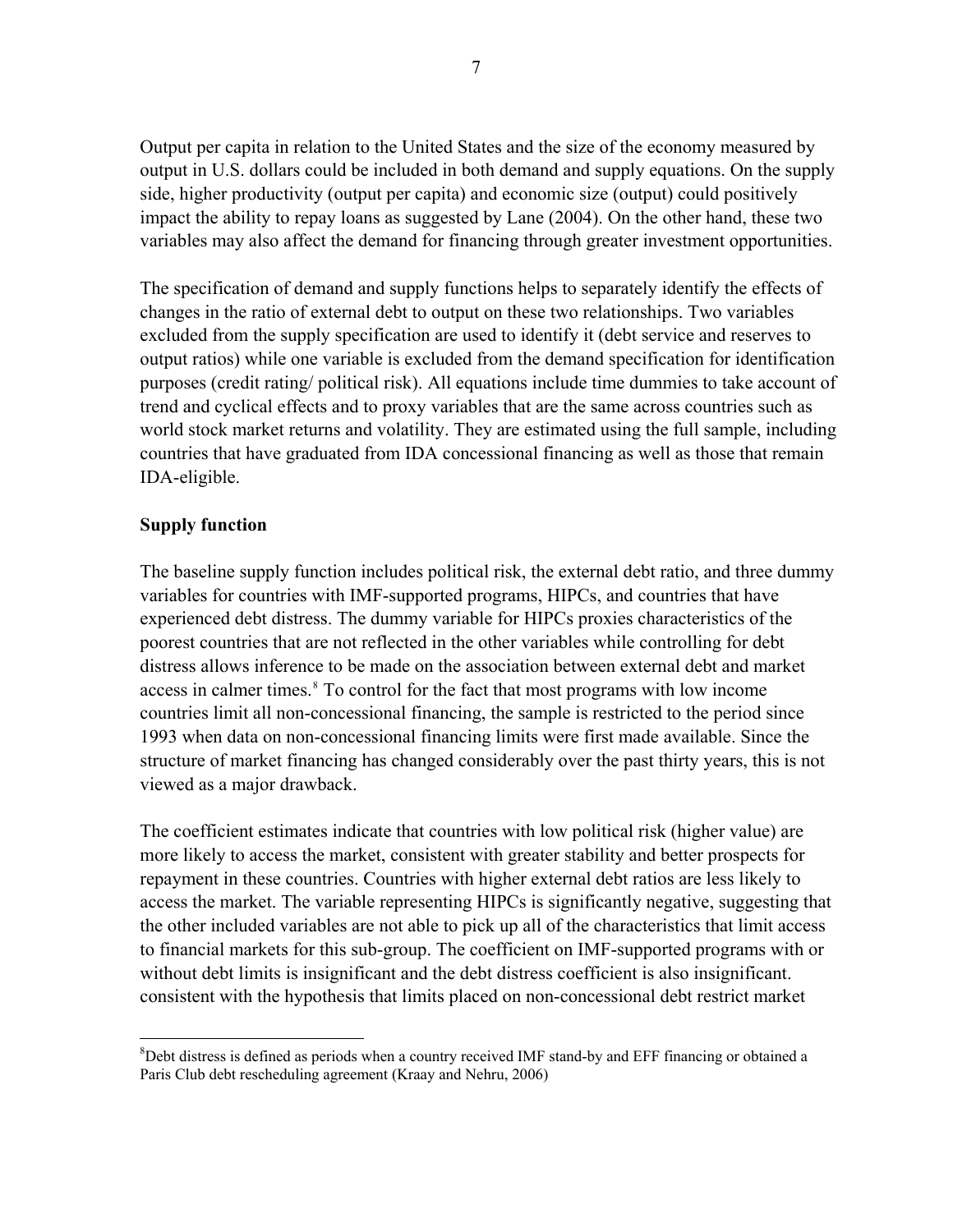access but it is insignificant. It is also insignificant for countries with IMF-supported programs without debt limits, suggesting that an IMF-supported program does not enhance market access by itself. The number of observations falls dramatically when the credit rating variable is included in the specification but the coefficient estimates are comparable to those obtained with political risk in the specification (higher value indicates weaker credit rating).

To assess the robustness of the results, output per capita and output are added to the supply equation (columns 3 and 4). Both variable coefficients are significantly positive, providing support for the view that they capture countries' ability to repay debt. While the external debt ratio retains its significant negative coefficient when only output per capita is included in the specification, it turns significantly positive when the size of the economy (measured by output in U.S. dollars) is added. The inclusion of the squared external debt term allows the calculation of a threshold above which higher external debt leads to a reduction in the likelihood of market access. The threshold is defined at the point at which the derivative of the external debt terms turns negative. This is estimated to be slightly above 200 percent of GDP, a level of external debt that only 10 of the 41 HIPC countries incurred, mainly during the mid to late 1[9](#page-9-0)90s.<sup>9</sup> Interestingly, the debt distress term becomes significantly negative in this specification suggesting that during periods when countries suffer debt distress, access to financial market financing is more difficult than at other times.

In terms of differences in the sensitivity of market access to external debt across groups, no difference is found for countries with high export ratios, but counter intuitively, countries with high asset stocks have more difficulty in accessing financial markets when external debt is high. A possible rational for this effect is that the relationship is capturing the demand for external financing, with the idea that countries with higher asset stocks require less market financing because of the availability of domestic financing.

How do we square the finding that high external debt does not preclude market access with press coverage that countries gained new access to financial markets following the sharp reduction in external debt associated with the HIPC and MDRI Initiatives? One possible explanation is that a negative association between the level of external debt and the likelihood of market access cannot be identified because of the imposition of debt limits in many countries with IMF-supported programs. The explanation being that countries across a wide range of external debt ratios were not able to access the market because of the presence of debt limits in their respective IMF-supported programs.

To further probe this issue, a distinction is made between countries that experienced a large debt write off associated with the enhanced HIPC Initiative and those that did not. To control for Fund-supported programs that maintained debt limits even after the HIPC Initiative took

<span id="page-9-0"></span> $\overline{a}$ 9 Burundi, Congo, Gambia, Guinea-Bissau, Guyana, Ivory Coast, Mauritania, Mozambique, Nicaragua, Zambia.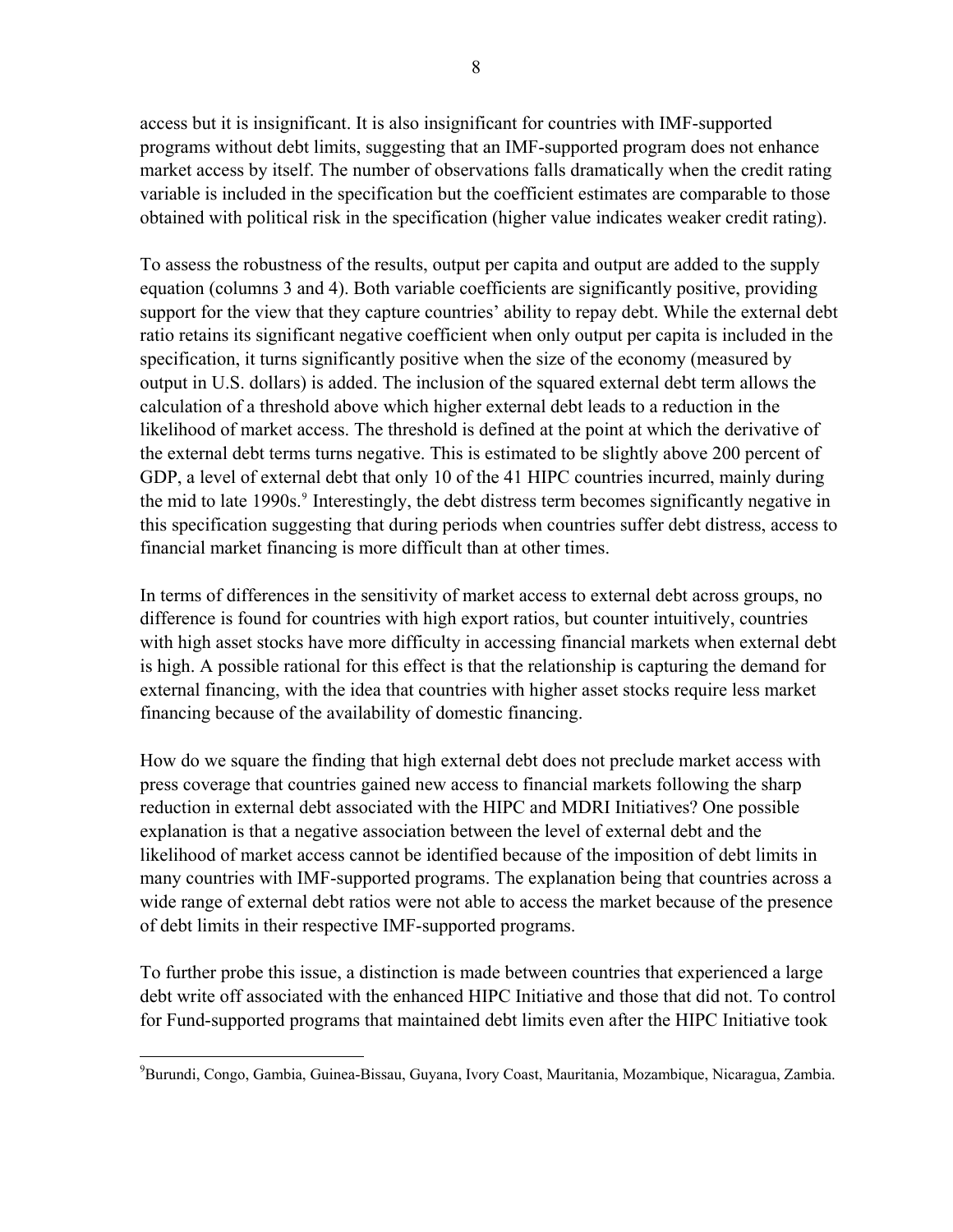place, a further distinction is made for this category. This is because even if the debt level was reduced substantially at the decision/completion point associated with the HIPC Initiative, market access for these countries would be limited if debt limits were still binding. To proxy this effect, a dummy variable is set to unity for all countries subsequent to the decision point date of the enhanced HIPC Initiative provided that they are not engaged in an IMF-supported program that includes debt limits. To take an example, since Uganda was the first country to reach the decision point of the enhanced HIPC Initiative in January 2000, its dummy variable takes the value of zero for the year 2000 because it was still engaged in a PRGF-supported program that contained debt limits. It takes the value unity in 2001 and 2002 when the country was not engaged in a IMF-supported program. The value turns to zero subsequently when Uganda had Fund arrangements that contained limits on non-concessional debt. While the coefficient estimate of this variable is positive (Table 2, column 4), it is insignificant, suggesting that controlling for the other characteristics, countries reaching the decision point of the enhanced HIPC Initiative are no more likely to gain market access in one particular year than other HIPC countries. The same result holds substituting the timing of the completion point of the enhanced HIPC Initiative for the decision point.

## **Demand function**

Evidence that a demand relationship is properly identified comes from the significant positive coefficients on debt service and on IMF-supported programs. Higher debt service payments require increased financing for debt rollovers and IMF-supported programs that contain debt limits include an implicit demand for debt finance.

The coefficients on output per capita relative to the United States and output in U.S. dollars are also significantly positive, demonstrating the greater need and demand for foreign financing as countries grow. Moreover, the coefficient on the ratio of reserves to GDP is significantly negative, consistent with the view that countries with higher reserves have less need for market financing. Finally, the coefficient estimate for external debt is insignificant, demonstrating its weak explanatory power in the demand specification. This is the same regardless of whether countries have high export or asset ratios to output.

## **Differences between IDA graduates and nongraduates**

Table 1 suggests that the characteristics of market access for countries that have graduated from IDA financing may differ from those countries that remain IDA-eligible. To test for this difference, both groups were estimated separately. In the supply equation, the most interesting difference is for external debt. For countries that have graduated from IDA financing, higher external debt begins to impact negatively on access to financing at levels of about 67 percent of GDP (Table 3, column 1). This threshold level is found by differentiating the external debt ratio terms with respect to time and setting the derivative equal to zero. While this level of debt applied to a number of IDA graduates through 2002–03 (Turkey,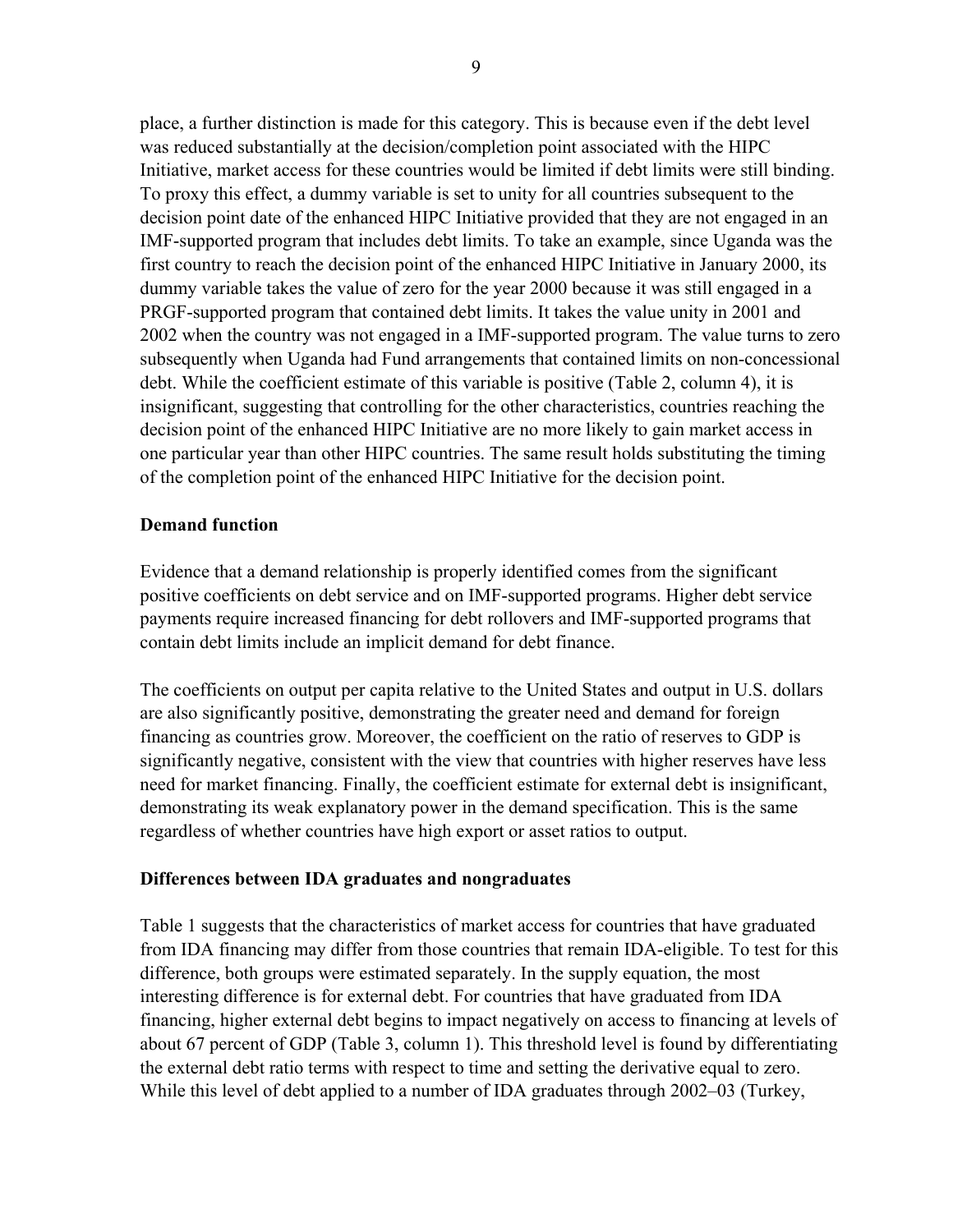Jordan, Syria, Philippines, Tunisia, Papua New Guinea), all countries in the sample had subsequently managed to lower their debt ratio below this threshold, at least through 2006.

For IDA-eligible countries, higher external debt impacts negatively on access to financing at much higher debt levels of about 225 percent of GDP (Table 3, column 2). On the other hand, the dummy variable for HIPC countries is significantly negative while the dummy variable for IDA-blend countries (introduced into this specification) is significantly positive showing that these countries are more likely to access financial markets. For HIPC countries, decision point eligibility was added into the specification, but although positive, it is insignificant.

The other coefficient estimates for the supply equation are pretty similar except that output per capita is not significant for IDA-eligible countries. In the demand equation, the external debt variable is insignificant for both groups while the variable capturing IMF-supported programs is only significant for the IDA-eligible group, possibly reflecting a greater need for financing.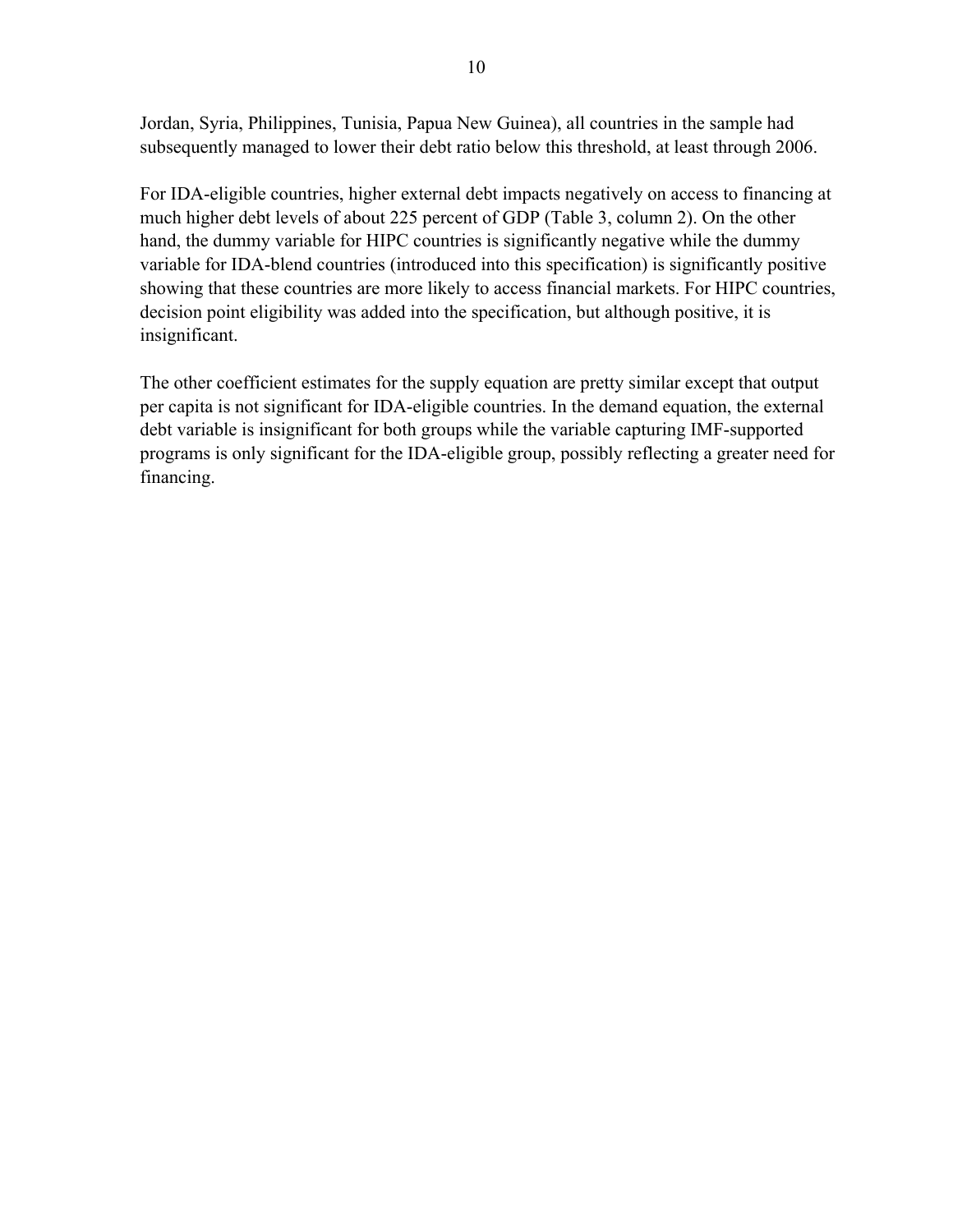<span id="page-12-0"></span>

|                                                                         | Supply<br>Function |             |             |             | Demand<br>Function |             |
|-------------------------------------------------------------------------|--------------------|-------------|-------------|-------------|--------------------|-------------|
| Political risk                                                          | $1.08***$          |             | 0.29        | $1.21***$   |                    |             |
| Credit rating                                                           |                    | $-1.23$ *** |             |             |                    |             |
| Debt distress                                                           | $-0.07$            | $-0.12$     | $-0.12$     | $-0.3$ **   |                    |             |
| External Debt ratio t-1<br>(in percent of GDP)                          | $-0.32$ ***        | $-0.39$     | $-0.23$ **  | $1.08***$   | $-0.05$            | $-0.06$     |
| External Debt ratio squared t-1<br>(in percent of GDP)                  |                    |             |             | $-0.27$ **  |                    |             |
| External debt ratio for countries<br>with high export ratios t-1 1/     |                    |             |             | $-0.59$     |                    | 0.07        |
| External debt ratio for countries<br>with high oil export ratios t-1 1/ |                    |             |             | 0.83        |                    | $-0.06$     |
| External debt ratio for countries<br>with large asset stocks t-1 2/     |                    |             |             | $-0.88$ *** |                    | 0.28        |
| IMF-supported program (with<br>debt limits)                             | $-0.05$            | $-0.2$      | $-0.002$    | 0.13        | $0.26$ **          | $0.25$ **   |
| IMF-supported program (without<br>debt limits)                          | $-0.01$            | 0.31        | 0.03        | 0.09        |                    |             |
| <b>Highly Indebted Poor Countries</b>                                   | $-0.92$ ***        | $-0.72$ **  | $-0.68$ *** | $-0.4$ **   |                    |             |
| Post decision point effect                                              |                    |             |             | 0.26        |                    |             |
| Output per capita                                                       |                    |             | $0.39***$   | $0.25***$   | $0.32***$          | $0.31***$   |
| GDP in U.S. dollars (logarithm)                                         |                    |             |             | $0.68***$   | $0.61***$          | $0.61***$   |
| Debt service ratio t-1<br>(in percent of GDP)                           |                    |             |             |             | $0.004$ ***        | $0.004$ *** |
| Reserves (in percent of GDP)                                            |                    |             |             |             | $-1.2$ **          | $-1.36$ **  |
| Number of Observations                                                  | 870                | 336         | 870         | 870         | 1175               | 1175        |
| Test of signficance of all coeffients:<br>LR (chi squared)              | 206.2 ***          | $71***$     | 237.6 ***   | 475.8 ***   | 613.2 ***          | 613.9 ***   |
| Pseudo R squared                                                        | 0.18               | 0.17        | 0.21        | 0.41        | 0.43               | 0.43        |
| Percent of correct predictions                                          | 70.8               | 75.4        | 73.1        | 89.1        | 85.9               | 85.9        |

Table 2. Probit Models of Market Access

Note: Asterisks indicate statistical significance at the 90 percent (\*), 95 percent (\*\*), and 99 percent (\*\*\*) levels.

1/ Countries with exports above 50 percent of GDP.

2/ Countries with asset stocks above 40 percent of GDP.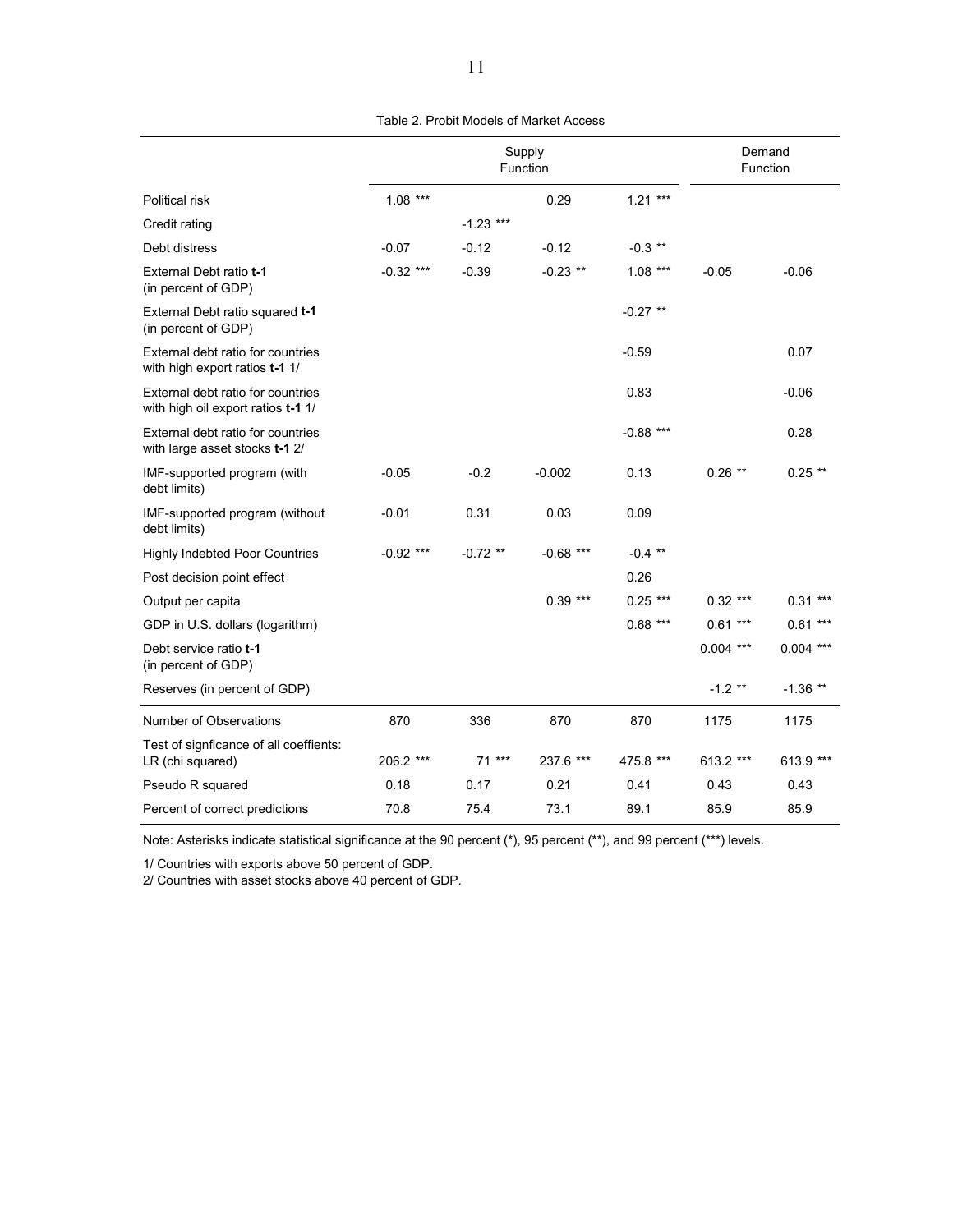<span id="page-13-1"></span>

|                                                            | Supply<br>Function |              | Demand<br>Function |              |  |
|------------------------------------------------------------|--------------------|--------------|--------------------|--------------|--|
|                                                            | IDA graduates      | IDA-eligible | IDA graduates      | IDA-eligible |  |
| Political risk                                             | 0.7                | $1.05$ **    |                    |              |  |
| Debt distress                                              | $-0.35$            | $-0.05$      |                    |              |  |
| External Debt ratio t-1<br>(in percent of GDP)             | 4.7 ***            | $1.13***$    | $-0.15$            | $-0.08$      |  |
| External Debt ratio squared t-1<br>(in percent of GDP)     | $-3.4***$          | $-0.25$ **   |                    |              |  |
| IMF-supported program                                      | $0.56*$            | 0.13         | 0.33               | $0.27$ **    |  |
| <b>IDA Blend Countries</b>                                 |                    | $0.76***$    |                    |              |  |
| <b>Highly Indebted Poor Countries</b>                      |                    | $-0.42$ **   |                    |              |  |
| Post decision point effect                                 |                    | 0.15         |                    |              |  |
| Output per capita                                          | $0.86$ **          | 0.02         | $0.78***$          | $0.2$ **     |  |
| GDP in U.S. dollars (logarithm)                            | $1.06***$          | $0.56***$    | $0.92$ ***         | $0.54***$    |  |
| Debt service ratio t-1<br>(in percent of GDP)              |                    |              | 0.005              | $0.004$ ***  |  |
| Reserves (in percent of GDP)                               |                    |              | $-1.67$ **         | $-1.15$      |  |
| Number of Observations                                     | 257                | 612          | 301                | 874          |  |
| Test of signficance of all coeffients:<br>LR (chi squared) | 160.8 ***          | 237.2 ***    | 209.3 ***          | 294.5 ***    |  |
| Pseudo R squared                                           | 0.48               | 0.34         | 0.51               | 0.34         |  |
| Percent of correct predictions                             | 92.6               | 82.5         | 91.4               | 85.9         |  |

Table 3. Probit Models of Market Access for various IDA categories

Note: Asterisks show statistical significance at the 90 percent (\*), 95 percent (\*\*), and 99 percent (\*\*\*) levels.

#### **B. Tobit model**

<span id="page-13-0"></span>The tobit specification may be a better way of modeling market access if the same country has been unable to access the world financial markets for a long period. To assess whether this is indeed the case, the figure below shows the percentage of the sample in each year that has not been able to access the market up until that point. In 1980, almost 60 percent of the sample had not previously accessed the market while, over time, this percentage fell to slightly above 20 percent in 2006.<sup>[10](#page-13-2)</sup> Since a large fraction of the sample has historically been unable to access financial markets, this supports the use of the Tobit specification for modeling purposes.

 $\overline{a}$ 

<span id="page-13-2"></span> $10$ There are a few increases in the percentage resulting from changes in sample size across years.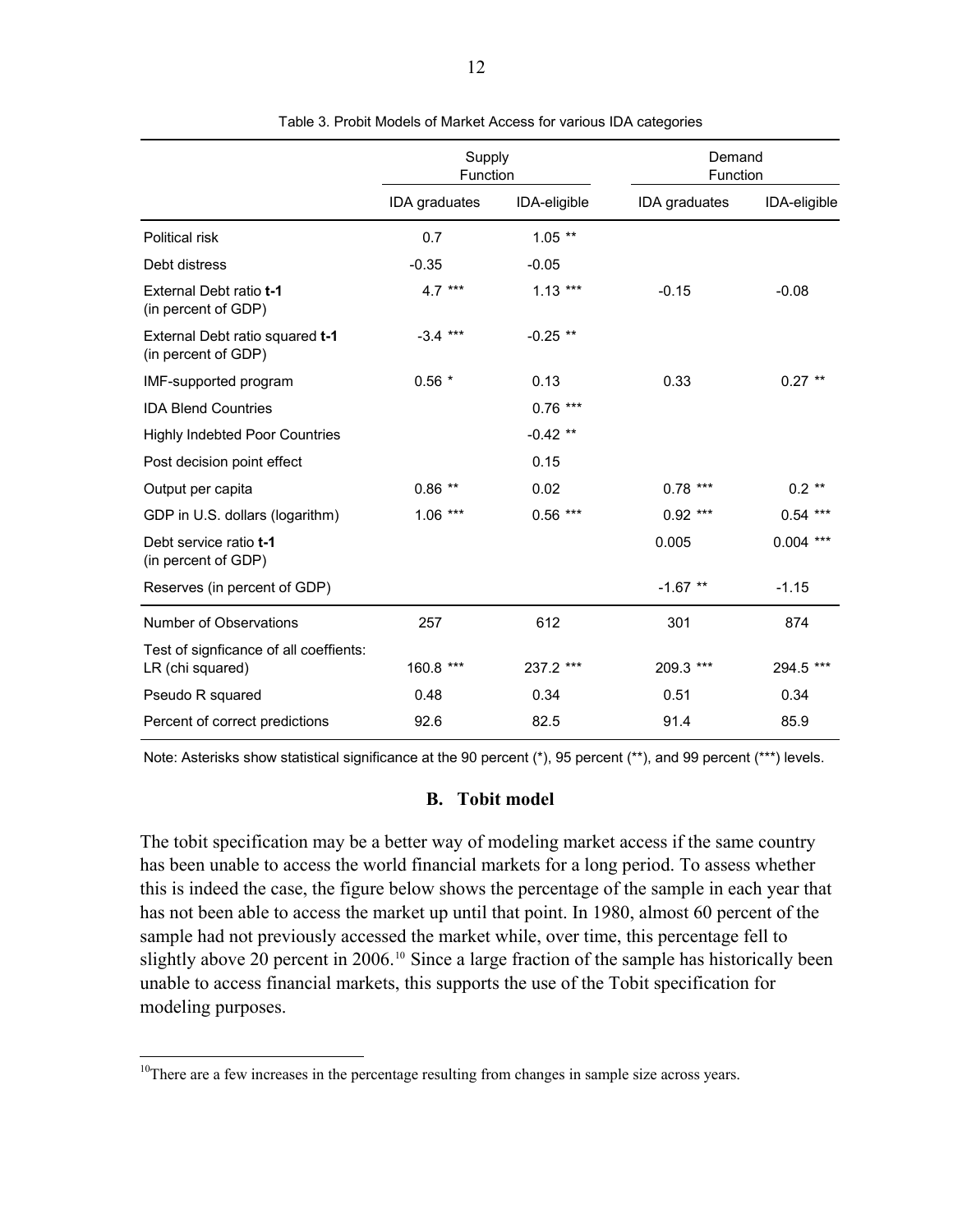

In the Tobit specification, the dependent variable is defined as the cumulative number of years that each country has issued a new bond or contracted a loan in foreign currency (measured in logarithms).<sup>[11](#page-14-0)</sup> The model is a latent model and can be expressed as follows:

$$
y_{i^*} = X_i \beta + \varepsilon_i
$$
  
\n
$$
y_i = 0, y_{i^*} \le 0
$$
  
\n
$$
y_i = X_i \beta, y_{i^*} > 0
$$
  
\n(0.1)

The variables are identical to those in the Probit model except for the addition of a variable that measures the cumulative number of years of accession to Fund-supported programs. Its effect on the probability of market access could be positive or negative. On the positive side, the longer a country has access to a Fund-supported program, characteristics of proper macroeconomic management are developed that lenders in the market appreciate. On the negative side, the duration of Fund engagement could imply the inability to achieve sufficient macroeconomic stability to warrant graduating from such Fund involvement.

#### **Differences between Graduates and Nongraduates of IDA Financing**

 $\overline{a}$ 

For the Tobit specification, we focus on differences between IDA graduates and nongraduates. In the supply equation, an important difference comes from the sensitivity of market access to external debt and to IMF-supported programs. For IDA graduates, external

<span id="page-14-0"></span><sup>&</sup>lt;sup>11</sup>While it is also possible that a Heckman model specification is applicable, especially if the error terms from the supply and demand equations are correlated with each other, the model was not able to converge when estimated in this way.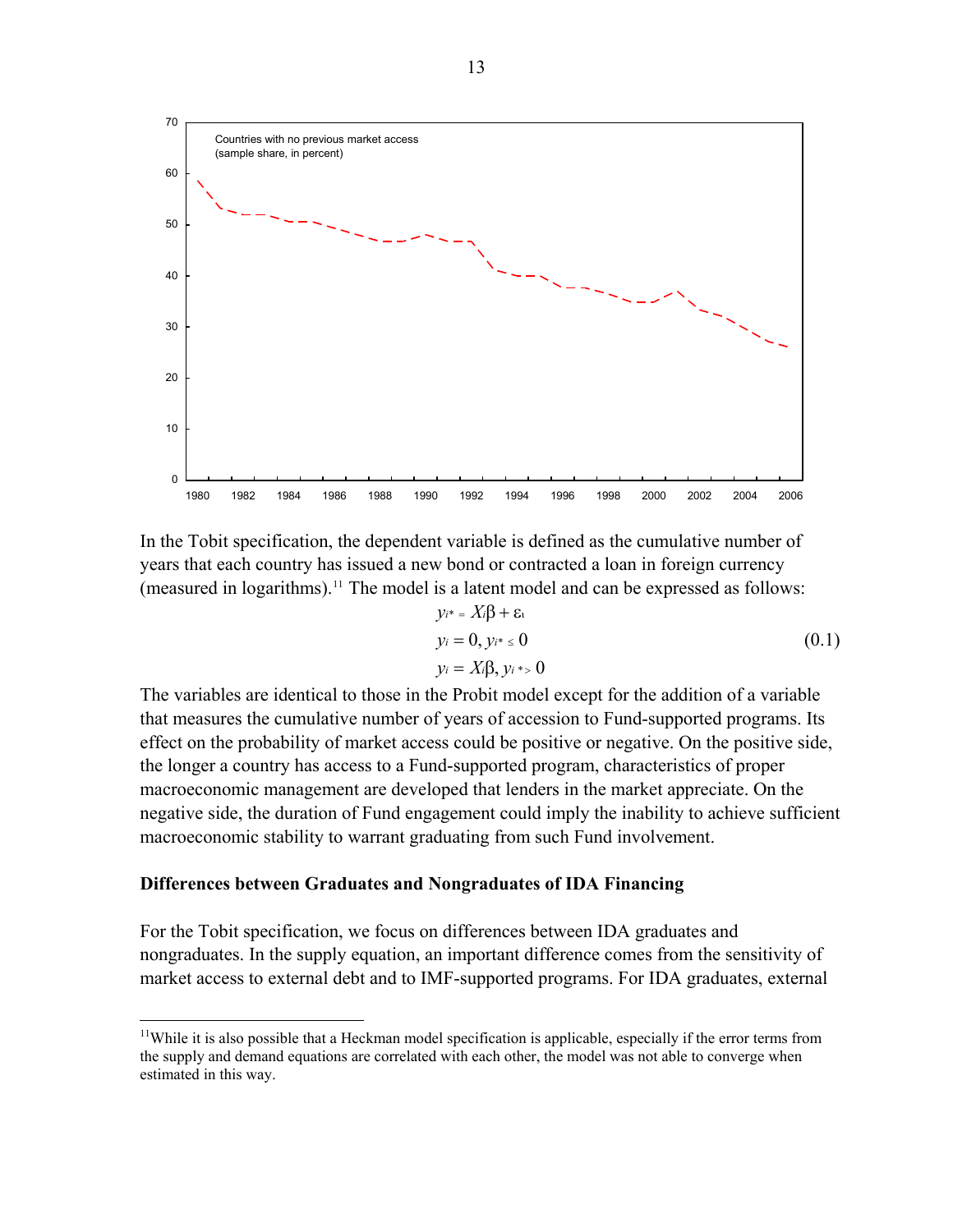debt begins to impact negatively on access to financing at about 75 percent of GDP (the turning point of the external debt variables) while for the IDA-eligible countries, external debt impacts negatively on access to financing at much higher debt levels of about 315 percent of GDP.

The IMF-supported program dummy and the cumulative total of IMF engagement in years both have significant positive effects on market access for countries that have graduated from IDA concessional financing. This contrasts with the insignificant effect in the probit regression. The coefficient on the cumulative sum of years under a IMF-supported program suggests that, over time, these programs have beneficial effects on the probability of market access. The finding that time spent in IMF-supported programs stimulates market access differs from the view that recidivism in Fund-supported programs is associated with lower per capita income, lower investment rates and weaker governance (Bird, Hussain, and Joyce, 2000). Of course, this paper controls for per capita income and weaker governance (to the extent that it is related to political risk) in order to isolate the relationship between IMFsupported programs and market access. On the other hand, IMF-supported programs with countries that remain IDA-eligible have not been successful in stimulating market access.

In the specification for IDA-eligible countries, countries with blend-IDA terms are more likely to access financial markets (positive coefficient) while HIPC countries are less likely (negative coefficient). The coefficient estimate for countries that have reached the decision point and have no IMF-supported program or one without debt limits is significantly positive at twice the magnitude of the dummy variable for HIPCs. This suggests that, following the decision point of the enhanced HIPC initiative, the likelihood of market access for these countries rises substantially. Once countries are guaranteed debt relief through the HIPC Initiative and do not require debt limits in their IMF-supported programs, their ability to access the market is comparable if not higher than that of other countries with similar macroeconomic characteristics. The same significant result holds substituting the timing of the completion point of the enhanced HIPC Initiative for the decision point. In terms of debt distress, IDA-eligible countries with experiences of debt distress are more likely to have accessed financial markets. This effect could of course be related to reverse causality since financial market access may have contributed to debt distress.

High external debt does not increase demand for market financing from IDA graduates but does enhance demand by IDA-eligible countries. This could reflect differences in debt levels between groups. Demand for market financing for IDA-eligible countries with IMF supported programs is also significant but not for IDA graduates.<sup>[12](#page-16-1)</sup>

 $\overline{a}$ <sup>12</sup>Results using a longer sample period with no distinction made between IMF-supported programs with and without debt limits are comparable to those from the shorter sample period. The only difference is that the coefficient on the squared external debt term is much smaller in the specification with a longer time series (tables available on request).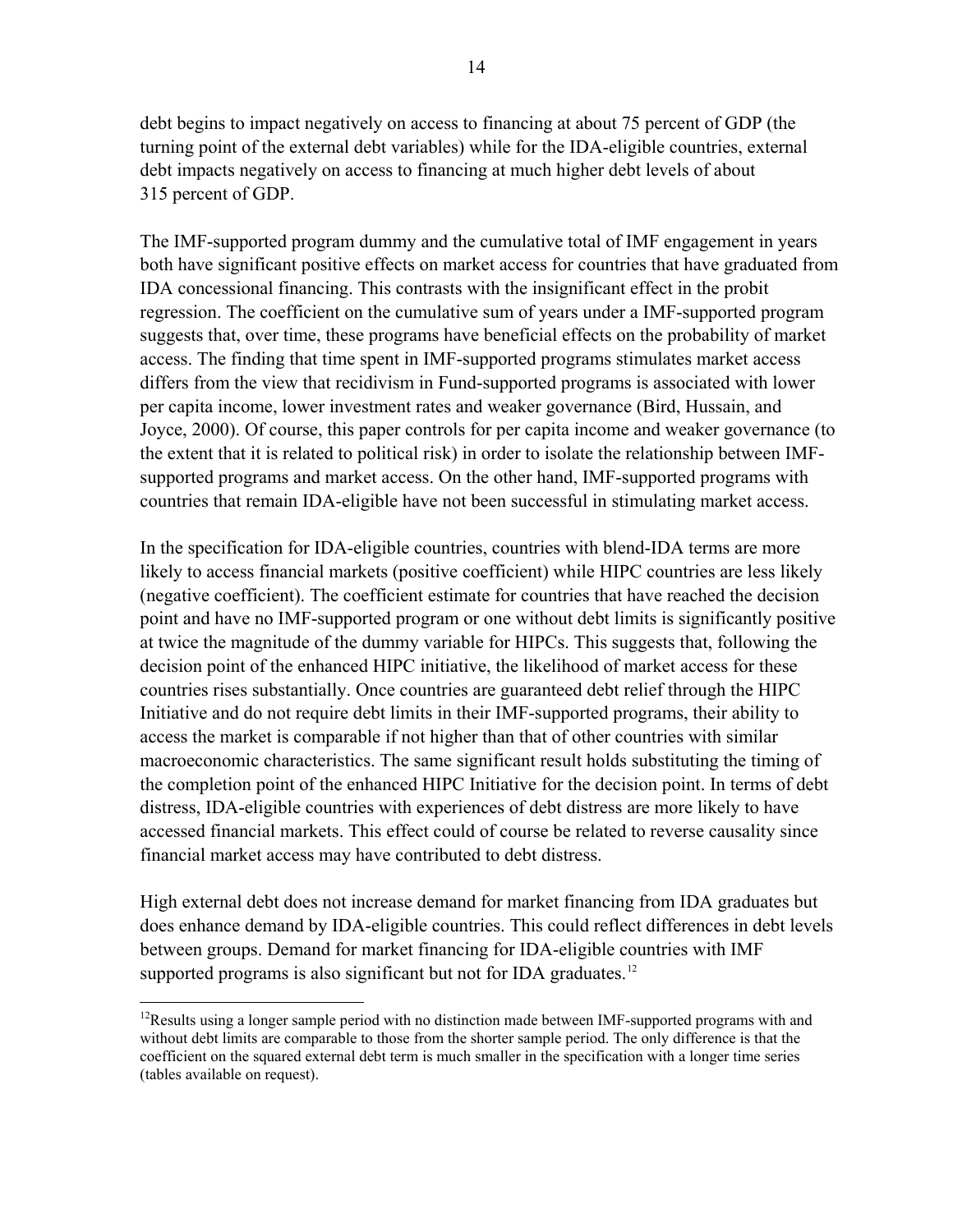<span id="page-16-0"></span>

|                                                            | Supply<br>Function |              | Demand<br>Function |              |
|------------------------------------------------------------|--------------------|--------------|--------------------|--------------|
|                                                            | IDA graduates      | IDA-eligible | IDA graduates      | IDA-eligible |
| Political risk                                             | $-0.08$            | $0.43$ **    |                    |              |
| Debt distress                                              | 0.08               | $0.15 *$     |                    |              |
| External Debt ratio t-1<br>(in percent of GDP)             | $1.01**$           | $1.52***$    | 0.2                | $0.46$ ***   |
| External Debt ratio squared t-1<br>(in percent of GDP)     | $-0.67$ **         | $-0.24$ ***  |                    |              |
| IMF-supported program                                      | $0.16$ **          | 0.002        | 0.05               | $0.18***$    |
| Cumulative IMF-supported programs<br>(in logarithms)       | $0.36***$          | $-0.02$      |                    |              |
| <b>IDA blend countries</b>                                 |                    | $0.62***$    |                    |              |
| <b>Highly Indebted Poor Countries</b>                      |                    | $-0.15$ *    |                    |              |
| Post decision point effect                                 |                    | $0.29**$     |                    |              |
| Output per capita                                          | $-0.07$            | $0.19***$    | $0.12 *$           | $0.19***$    |
| GDP in U.S. dollars (logarithm)                            | $0.27***$          | $0.62$ ***   | $0.39***$          | $0.66***$    |
| Debt service ratio t-1<br>(in percent of GDP)              |                    |              | $0.01***$          | $0.004$ ***  |
| Reserves (in percent of GDP)                               |                    |              | $-0.58$ ***        | $-2.15$ ***  |
| Number of Observations                                     | 257                | 610          | 301                | 872          |
| Test of signficance of all coeffients:<br>LR (chi squared) | $277***$           | 575.6 ***    | 422.9 ***          | 2634 ***     |
| Pseudo R squared                                           | 0.48               | 0.31         | 0.48               | 0.37         |
| Percent of correct predictions                             | 100.0              | 77.9         | 91.0               | 79.6         |

|  | Table 4. Tobit Models of Market Access for various IDA categories |  |  |  |  |
|--|-------------------------------------------------------------------|--|--|--|--|
|--|-------------------------------------------------------------------|--|--|--|--|

<span id="page-16-1"></span>Note: Asterisks show statistical significance at the 90 percent (\*), 95 percent (\*\*), and 99 percent (\*\*\*) levels.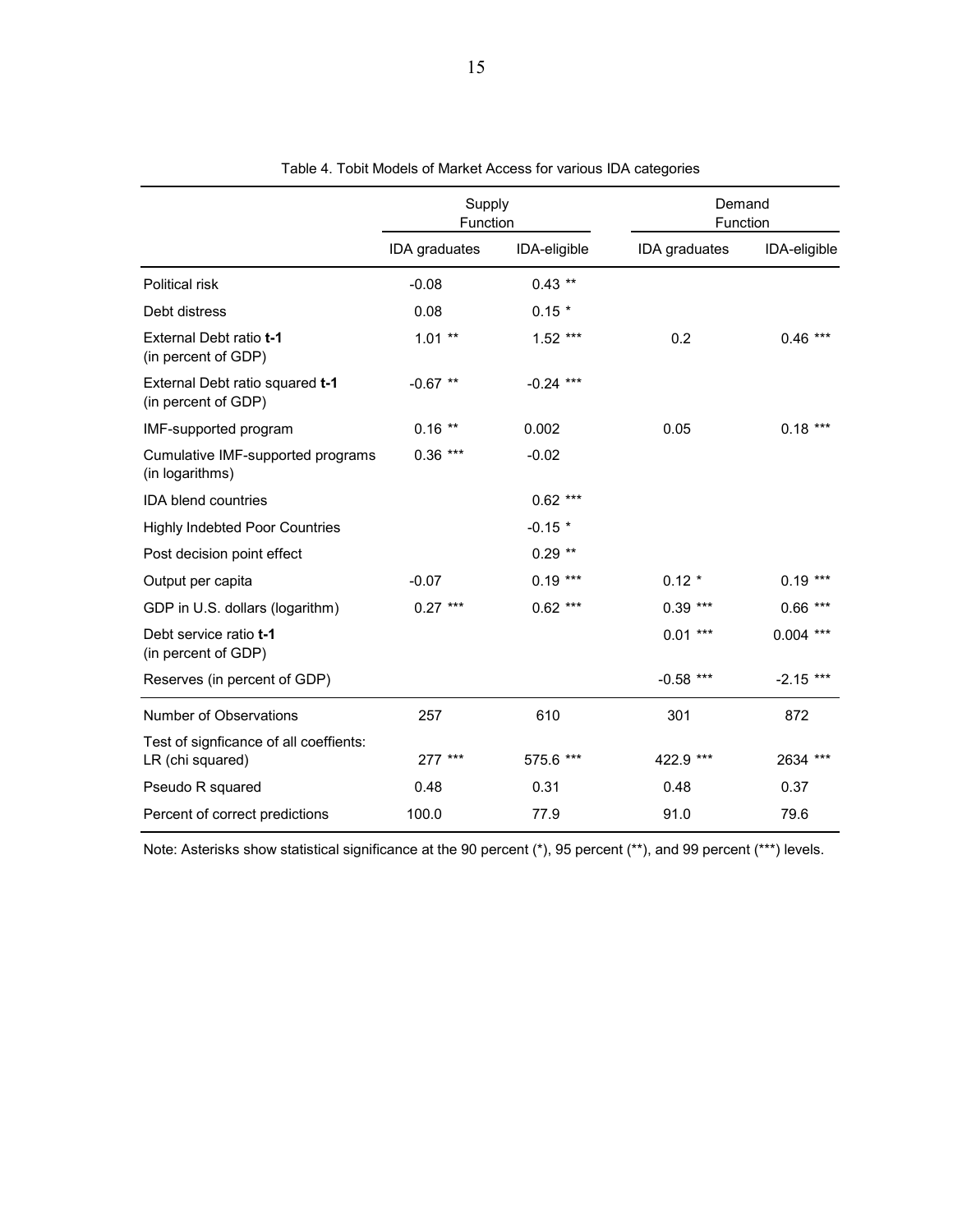How do these results compare with those of Gelos and others, 2004? The major difference is that the specifications in this paper include the external debt ratio and control for whether IMF-supported programs contain debt limits. In general, high external debt ratios do not appear to be constraints in obtaining external financing because they only adversely affect the probability of obtaining market financing at levels that are far above current levels of external debt. In terms of the effects of IMF-supported programs, the significant negative coefficient associated with PRGF-supported programs in Gelos and others' work likely results from the fact that many PRGF-supported programs are with HIPC countries that have been unable to access market finance for many years, irrespective of whether they have a IMF-supported program or not.

#### **III. CONCLUSION**

<span id="page-17-0"></span>This paper uses exclusion restrictions to identify demand and supply relationships for market financing for countries that are currently or were once IDA-eligible. While poor credit ratings and a high degree of political instability are found to adversely impact the supply of market finance, the adverse effects of high external debt occur at levels that are far above current levels of external debt and are therefore not binding. Indeed, while a number of studies have indicated the strong likelihood of an economic crisis at debt levels of around 30–40 percent of GDP, experience over the past 15 years suggests that market lenders have given IDAgraduates the benefit of doubt up to debt levels approaching 70 percent of GDP. For IDAeligible countries, the external debt ratios are even less binding, but this is strongly related to the fact that many of these countries had IMF-supported programs with debt limits on nonconcessional debt.

One of the less publicized objectives of the HIPC and MDRI debt relief initiatives was to raise the likelihood for HIPC countries to obtain market finance. To test this hypothesis, a dummy variable for the period since the decision point of the enhanced HIPC Initiative (except for periods when IMF-supported program debt limits were binding) was added to the supply specification. While the positive coefficient is not significant in the Probit specification, it is large and significant in the Tobit specification and more than wipes out the negative effect on the probability of market access of being in the HIPC group. This suggests that once countries are guaranteed debt relief through the HIPC Initiative and once they stop requiring debt limits in their IMF-supported programs, their ability to access the market is comparable, (if not better) than that of other countries with similar macroeconomic characteristics.

Finally, the length of time that countries have spent in IMF-supported programs raises the likelihood of market access for countries that have graduated from IDA concessional financing, although the effect on IDA-eligible countries is not significant. It will be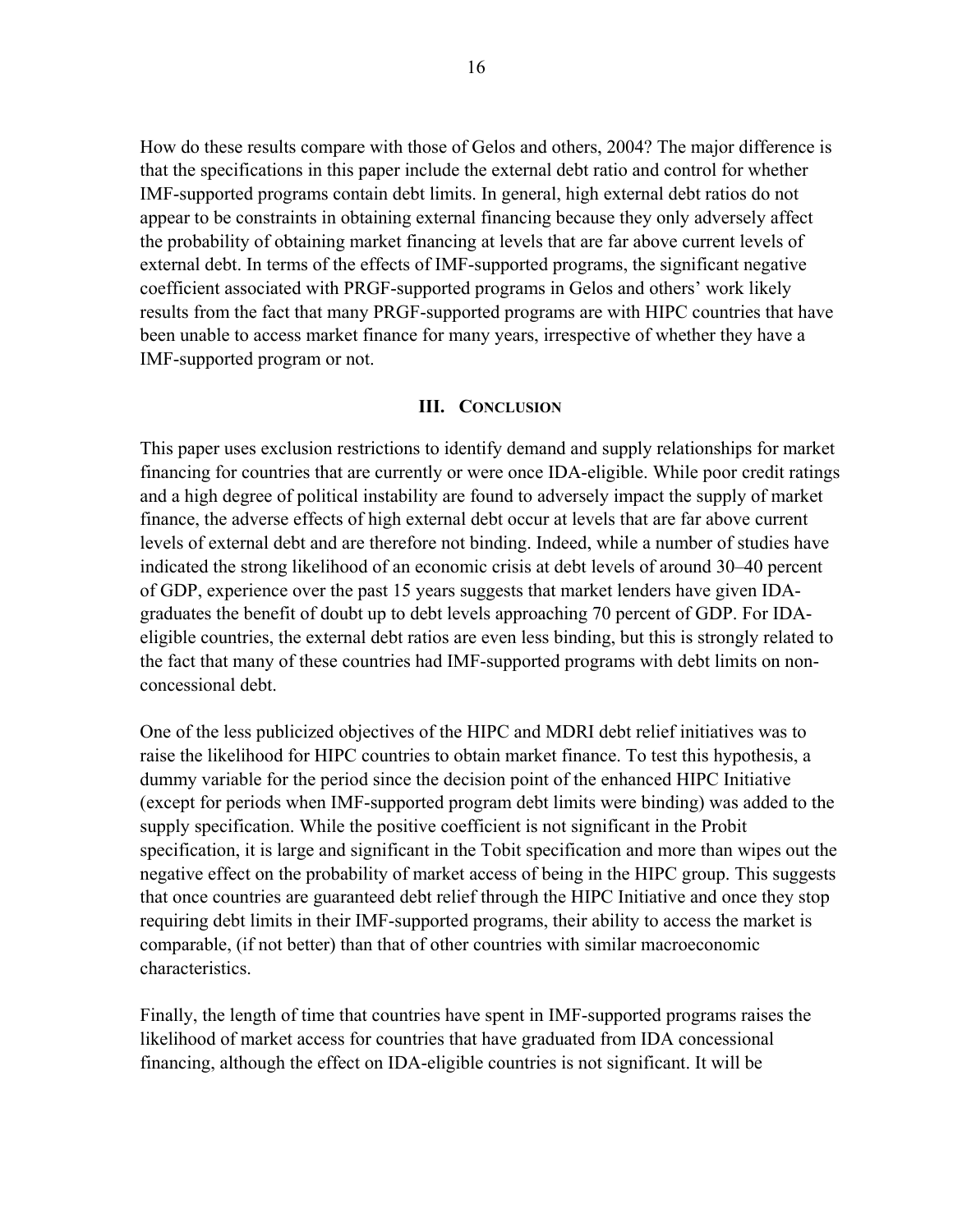interesting to analyze in future years whether the recently introduced PSI (Policy Signaling Instrument) for low-income countries will provide such a positive signal to market lenders.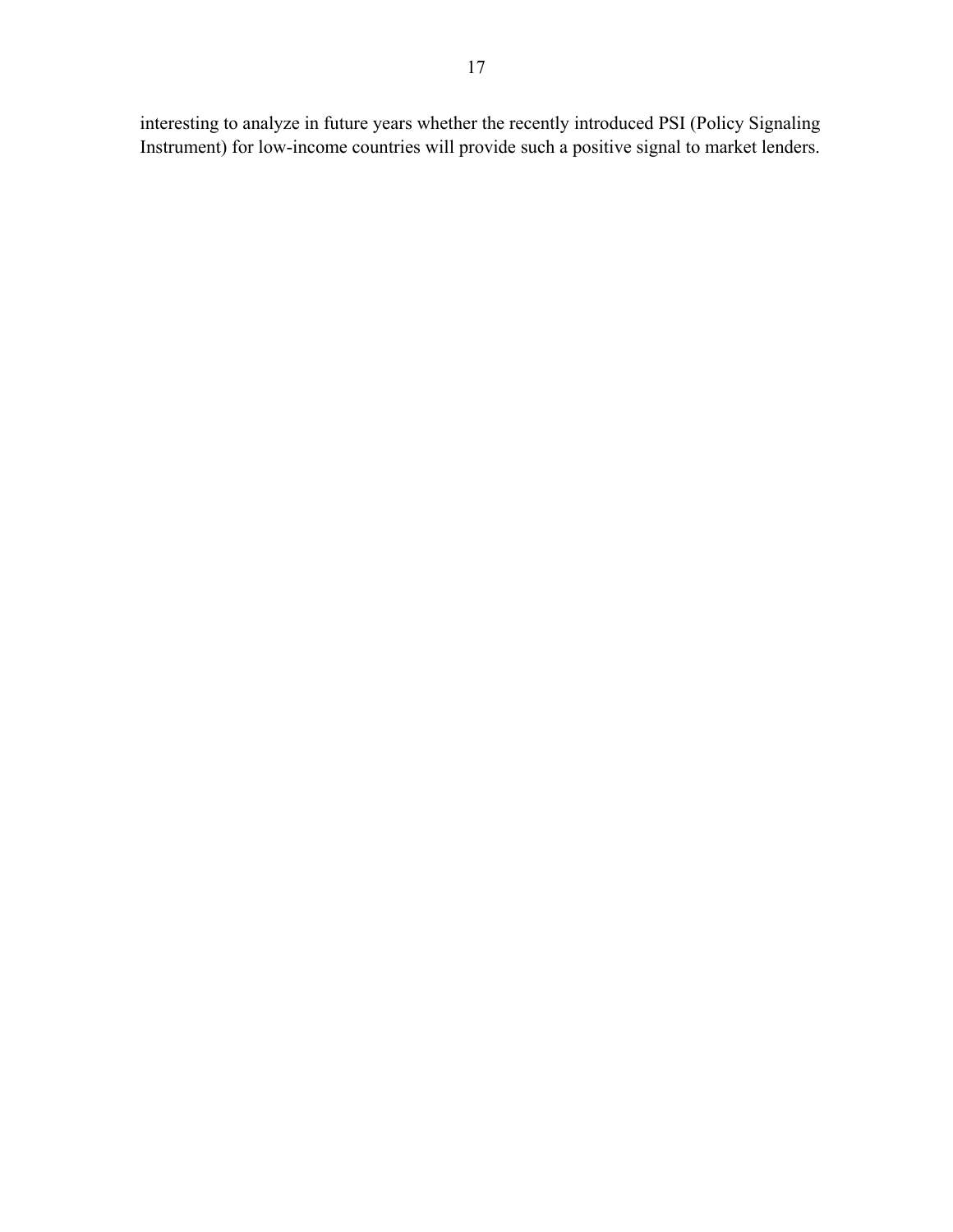|                                | IDA eligible countries |                     | IDA graduates                | Countries with export-GDP | Countries with asset ratios |
|--------------------------------|------------------------|---------------------|------------------------------|---------------------------|-----------------------------|
| <b>IDA Non-blend countries</b> |                        | IDA blend countries | (graduation in parentheses)  | ratios above 50 percent   | above 40 percent            |
| Albania                        | Haiti                  | Azerbaijan, Rep. of | Botswana (1974)              | Angola                    | Botswana                    |
| Angola                         | Honduras               | <b>Bolivia</b>      | Chile (1961)                 | Botswana                  | Chile                       |
| Armenia                        | <b>Ivory Coast</b>     | India               | China, P.R.: Mainland (1999) | Congo                     | Jordan                      |
| Bangladesh                     | Kenya                  | Indonesia 3/        | Colombia (1962)              | <b>Equatorial Guinea</b>  | Swaziland                   |
| Benin 4/                       | Kyrgyz Republic 4/     | Pakistan            | Costa Rica (1962)            | Guyana                    |                             |
| Bhutan 4/                      | Lao $4/$               | Sri Lanka           | Dominican Republic (1973)    | Macedonia                 |                             |
| Bosnia 4/                      | Liberia                |                     | Ecuador (1974)               | <b>Mauritius</b>          |                             |
| <b>Burkina Faso</b>            | Malawi                 |                     | Egypt (1999) 1/              | Papua New Guinea          |                             |
| Burundi 4/                     | Madagascar             |                     | El Salvador (1977)           | Swaziland                 |                             |
| Cambodia 4/                    | Mali                   |                     | Equatorial Giunea (1999) 4/  |                           |                             |
| Cape Verde 4/                  | Moldova                |                     | Jordan (1978)                |                           |                             |
| Central African Republic 4/    | Mongolia               |                     | Macedonia (2002) 4/          |                           |                             |
| Chad 4/                        | Mozambique             |                     | Mauritius (1975) 4/          |                           |                             |
| Comoros 4/                     | Nepal 4/               |                     | Morocco (1975)               |                           |                             |
| Cameroon                       | Nicaragua              |                     | Papua New Guinea (1983) 2/   |                           |                             |
| Congo, Republic of             | Niger                  |                     | Paraguay (1977)              |                           |                             |
| Djibouti 4/                    | Nigeria                |                     | Philippines (1993) 1/        |                           |                             |
| Eritrea 4/                     | Senegal                |                     | Swaziland (1975) 4/          |                           |                             |
| Ethiopia                       | Sierra Leone           |                     | Thailand (1979)              |                           |                             |
| Gambia, The                    | Togo                   |                     | <b>Tunisia (1977)</b>        |                           |                             |
| Georgia 4/                     | Uganda                 |                     | <b>Turkey (1973)</b>         |                           |                             |
| Ghana                          | Vietnam                |                     |                              |                           |                             |
| Guinea                         | Zambia                 |                     |                              |                           |                             |
| Guinea-Bissau                  | Zimbabwe               |                     |                              |                           |                             |
| Guyana                         |                        |                     |                              |                           |                             |

Appendix I. Country List

1/ Graduation for the second time. Egypt and Philippines both re-entered IDA in 1991.

2/ Papua New Guinea became blend country in 2003 but is treated as IDA graduate up to this point.

3/ Indonesia re-entered IDA in 1998 having originally graduated in 1980 and is treated as an IDA-blend country after this date.

4/ These countries only appear in the demand relationship because they do not have observations for political risk.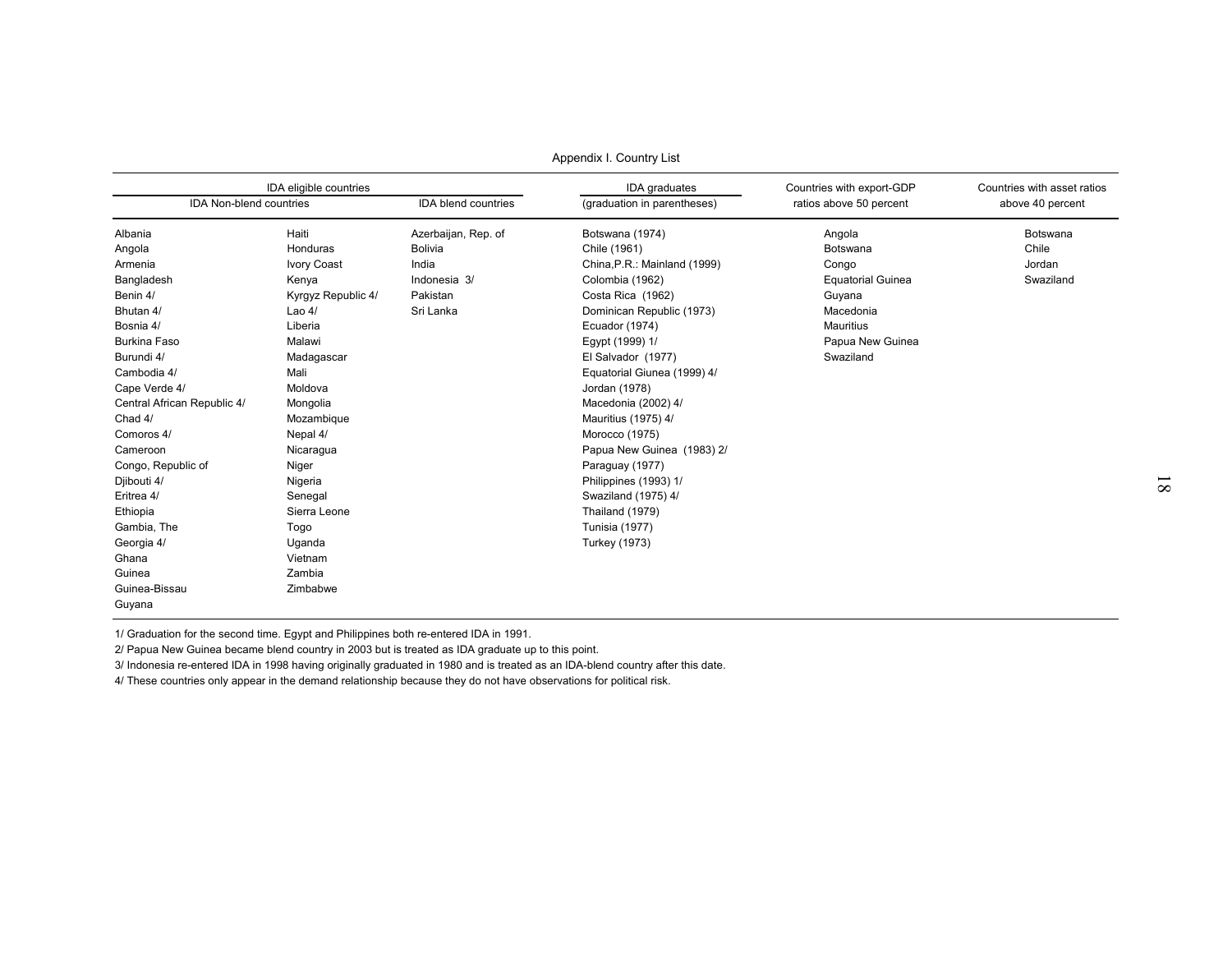## *Appendix II*

## **Variable List**

**Access (used in Probit model):** Takes the value unity if country issued a bond or obtained a syndicated loan (Bondware)

**Cumulative access (used in Tobit model):** Cumulates the number of years that country issued a bond or obtained a syndicated loan (Bondware)

**External Debt:** Total external debt in U.S. dollars (WEO)

**Political Risk:** Index of political risk (measured inversely, ICRG)

**Credit risk:** Variable ranging from 1 to 25 set to replicate S&P and Moody ratings. Missing S&P ratings were obtained based on the coefficient estimates from a regression of the S&P rating on the Moody rating. For example, a AAA rating is assigned a value of unity while a AA rating is assigned a value of 4. At the other end of the spectrum, countries in the state of default are assigned a value of 25 (Standard and Poor's and Moody's)

**IMF-supported program with debt limits:** Takes the value unity if country had a program in the year and if the program contained limits on contracting non-concessional debt (MONA database). Program years are defined as those years in which the country spent more than six months in a IMF-supported program.

**IMF-supported program without debt limits:** Takes the value unity if country had a program in the year and if the program did not contain limits on contracting non-concessional debt (MONA database)

**Cumulative IMF-supported programs:** Cumulates the number of years that the country was engaged in IMF-supported programs (MONA database)

**Output:** GDP in U.S. dollars (WEO)

**Output per capita:** GDP in U.S. dollars divided by population (WEO)

**Debt service ratio:** Amortization and interest payments (World Bank, World Development Indicators) divided by GDP

**Reserves ratio:** Foreign exchange reserves (IFS) divided by GDP